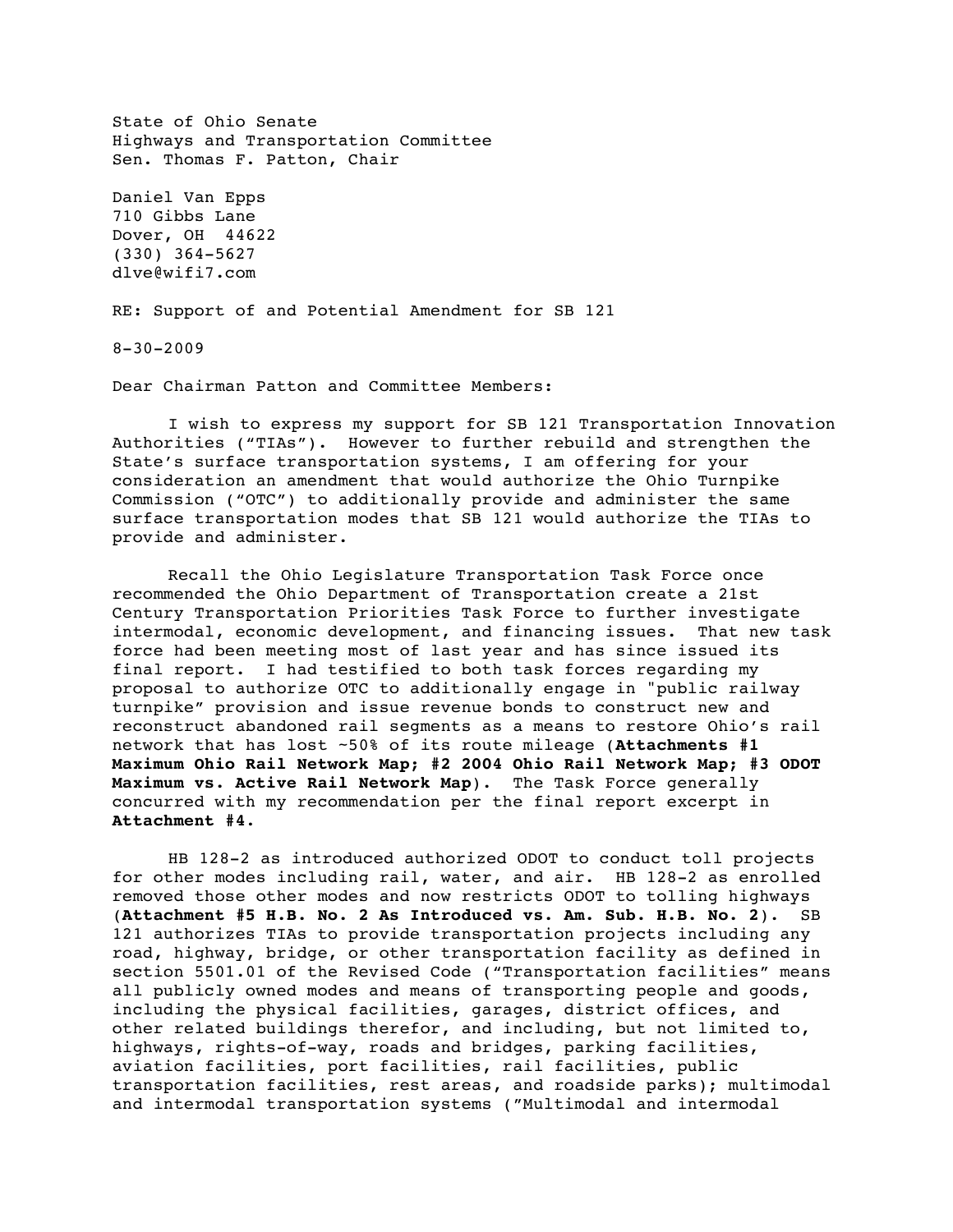transportation system" means a system of roads and highways, rail lines, water ports, airports, bicycle paths, pedestrian walkways, or public transit systems, including connections between them, and related facilities); and any freight or intercity passenger rail system.

Leaving OTC restricted to providing tolled highways while TIAs and ODOT (via TIAs) offer multiple transportation modes under both subsidized and tolled business models places OTC at a market disadvantage should users shift traffic to non-OTC modes. The following excerpts from Trains Magazine transportation reporter Don Phillips' column that appeared in the 3-2009 issue highlight the highway-to-rail traffic shift problem:

Railroads are expected to remain firmly profitable while small- and mid-size truck lines are going out of business by the bushel. Major trucking firms, the ones not going out of business, have nonetheless cut back capacity 20 to 30 percent. Sales of large trucks have almost ceased to exist for the time being. There are reports that many shippers are putting a greater percentage of freight on the rails now for two major reasons: Railroads are far more reliable and efficient than at any time in their history, and they are cheaper than trucks even at increased rail freight rates. So far, shippers seem to agree that the future belongs to rail. The assumption is that rail freight will grow faster than truck traffic for the foreseeable future.

Excerpts from Mr. Phillips' 6-24-2009 column provide an update of the railroad industry strategy:

Jim McClellan, a former Norfolk Southern senior vice president and now a part-time consultant with the Woodside Consulting Group, addressed a May 15 Michigan State University railroad management course held in Chicago. "After the recession, the world will change," there will be less "stuff" to move. Already, energy consumption is down, meaning somewhat less need for coal. Cars are smaller and more energy efficient, meaning less need for steel and plastics as well as fewer autos per railcar. Houses will be smaller and more energy efficient in the future, meaning less lumber, less furniture from Asia, and less electricity for heating and cooling. All of this means fewer imports from China, and railroads cannot count on coal and lumber to be their growth engines.

So what will be the new railroad growth engine if all these predictions come true? That answer appears to be here already: domestic intermodal. Even before McClellan's speech, I heard that J.B. Hunt and other big truckers are pushing to get more trailers and containers on rail  $-$  even more than they have in the past, and even as their traffic suffers because of the economy. The chronic driver shortage, coupled with the near certainty that fuel prices will again go sky-high and that road congestion will come back with a vengeance, have persuaded big truckers that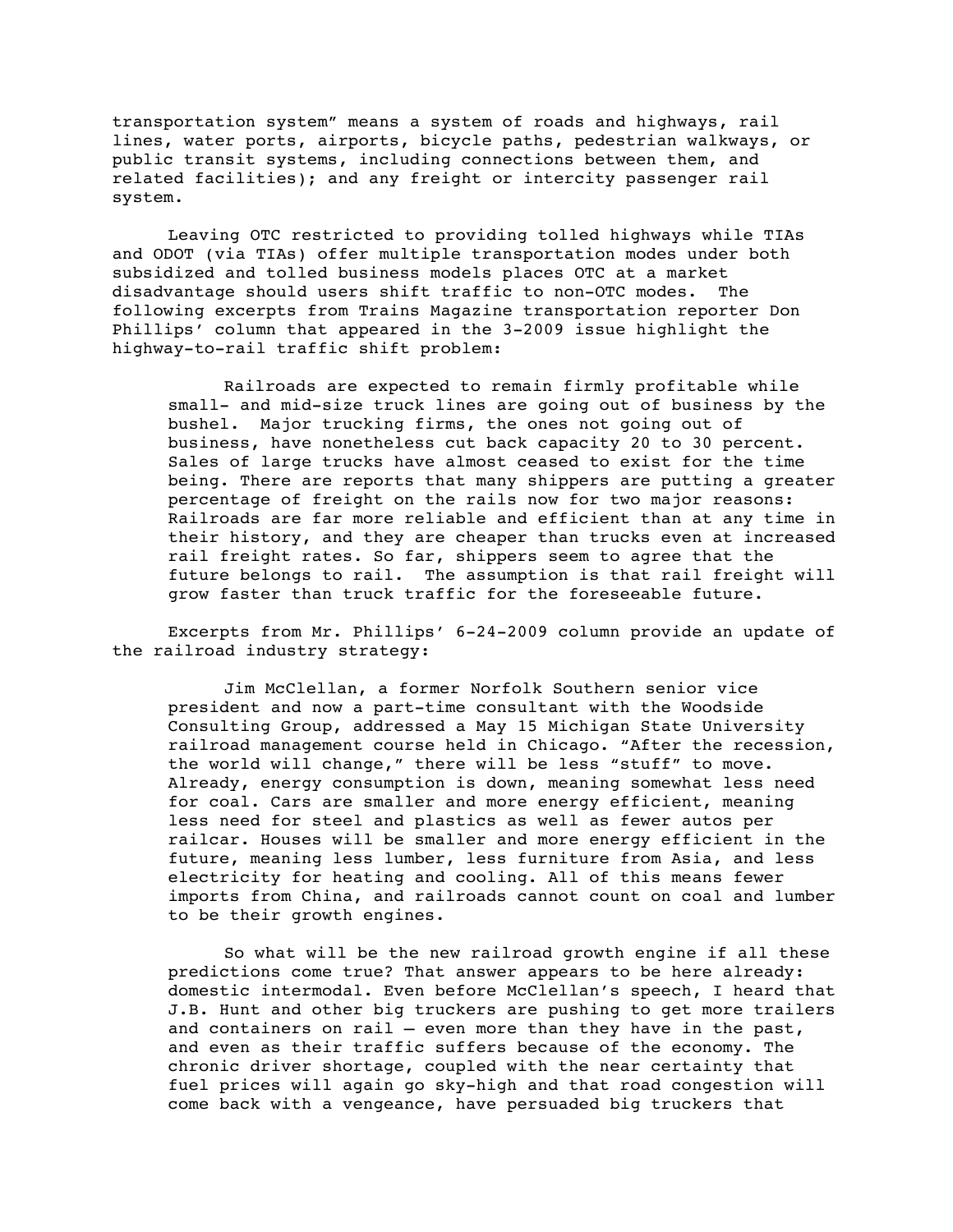intermodal in the future is even more important than in the past. Therefore, even if ocean container shipping does not surge again, domestic intermodal may well take up the slack and then some.

Should the scenarios Mr. Phillips presented come true, OTC could unfairly encounter further losses since in this case it cannot additionally provide rail. **Attachments #6 and #7** from the OTC CFO's monthly reports show passenger car vehicle miles traveled from at least 4-2008 to 3-2009 were less than the respective times the year prior, though finally increased from 3-2009 to 6-2009. OTC reported at their 7-20-2009 meeting the mileage continued increasing to 4.8%. However **Attachments #8 and #9** show commercial vehicle miles were down significantly between 4-2008 to 5-2009, with 6-2009 levels having decreased 14.9%. OTC Executive Director George Distel admitted in past testimony that some traffic had been lost to rail, although the amount has not been quantified.

The additional modal "lines of business" could help OTC capture those traffic counts and toll revenues shifting to rail within OTC's corridor, particularly CSX's Baltimore-Pittsburgh-Youngstown-Toledo-Chicago "National Gateway" and Norfolk Southern's Norfolk, VA-Columbus-Bellevue-Toledo-Chicago "Heartland Corridor" and their NYC/Philadelphia-Pittsburgh-Cleveland-Toledo main lines that have recently received federal and state subsidies.

Should the traffic shifts continue, OTC might be forced in the near future to ask the Legislature for subsidies thereby affecting its debt ratings and ability to finance its independent administration, debt retirement, maintenance, and capital expenditures much less future projects (i.e., replacing the original Turnpike concrete base).

Authorizing OTC to engage in other surface transportation modes financed by revenue bonds repaid with tolls like its highway turnpike might not require federal or state subsidies thereby assisting both governments' budgets. Increased availability of public, openly accessible infrastructure for all qualified users would also help goods producers (including vehicle manufacturers) lower shipping costs to retain and create better jobs here necessary to recover our economy. Additional infrastructure would help rollout more modes to unserved and underserved areas across the state, ease traffic congestion in various Ohio regions, and provide additional route availability and redundancy for private providers' own networks. OTC would administer other modal projects like its current turnpike, and likewise would refrain from competitive carriage service against its users.

The proposed legislation is **Attachment #10: Proposed Amendment to HB 128-166/SB 128-121 "Transportation Innovation Authorities" Authorizing the Ohio Turnpike Commission to Additionally Engage in Multiple Modes of Surface Transportation Using OTC's Public Turnpike Business and Governance Model - Required Revisions to the Ohio Revised Code c.5-24-2009**. The required changes involve numerous related